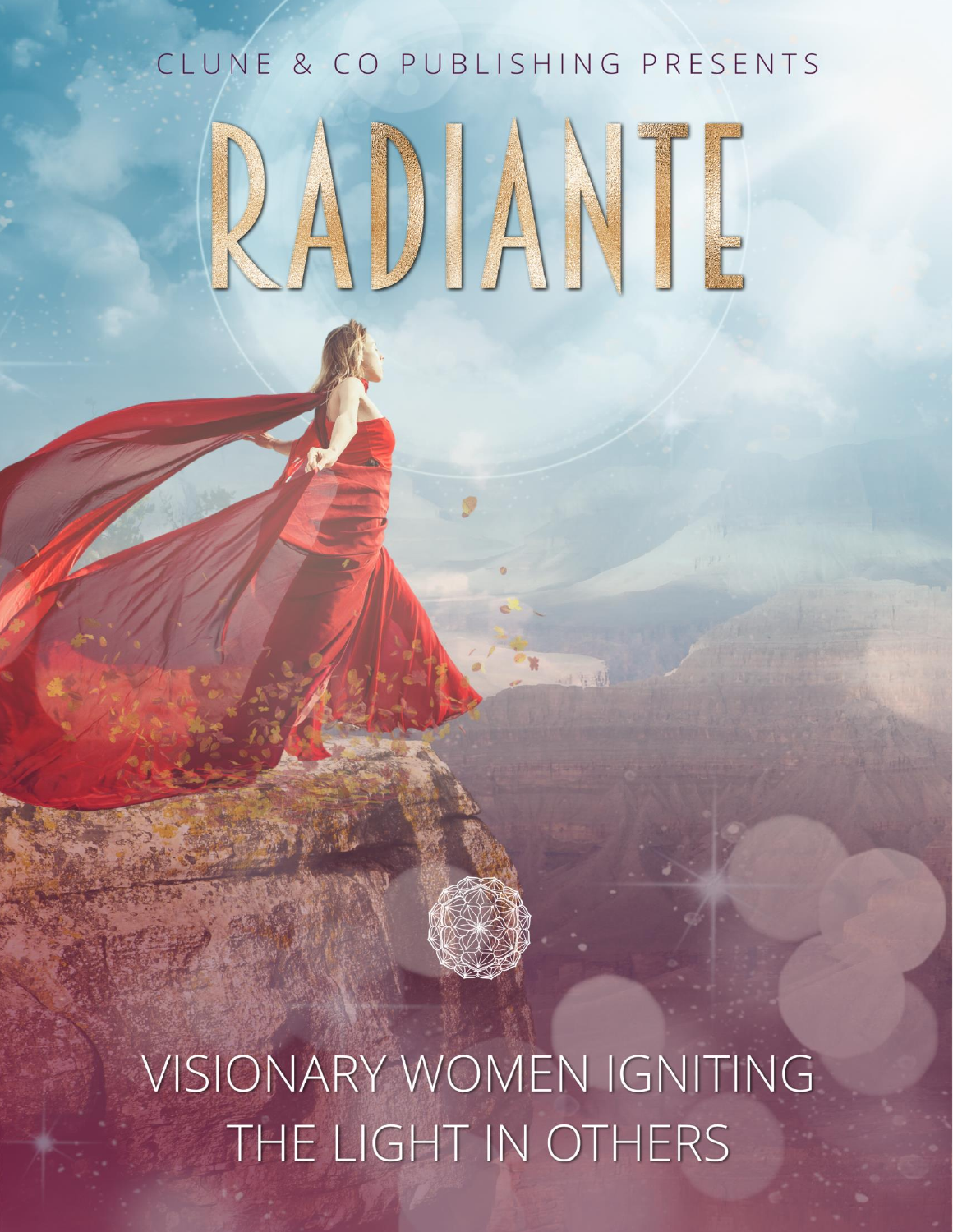EXCERPT FROM RADIANTE: VISIONARY WOMEN IGNITING THE LIGHT IN OTHERS.

First Printing Edition 2021.

Copyright © 2021 Clune & Co Publishing.

All Rights Reserved. Apart from any fair dealing for the purposes of research or private study, or criticism or review, as permitted under the Copyright, Designs and Patent Act 1988, this publication may only be reproduced, stored or transmitted, in any form or by any means, with the prior permission in writing of the copyright owner, or in the case of reprographic reproduction in accordance with the terms of licencees issued by the Copyright Licensing Agency. Enquiries concerning reproduction outside those terms should be sent to the publisher.

Some names and identifying details have been changed to protect the privacy of individuals.

Title: Radiante: Visionary Women Igniting the Light in Others.

Series: Radiante Books

Creator: Leanne Clune

Chapter Author: Leigh Moana

*Chapter 15: On the Edge of Greatness – Talk yourself Through it, Not out of it.*

Clune & Co Publishing

PO BOX 2520

BURLEIGH BC QLD 4220

[https://www.radiantebooks.com](https://www.radiantebooks.com/)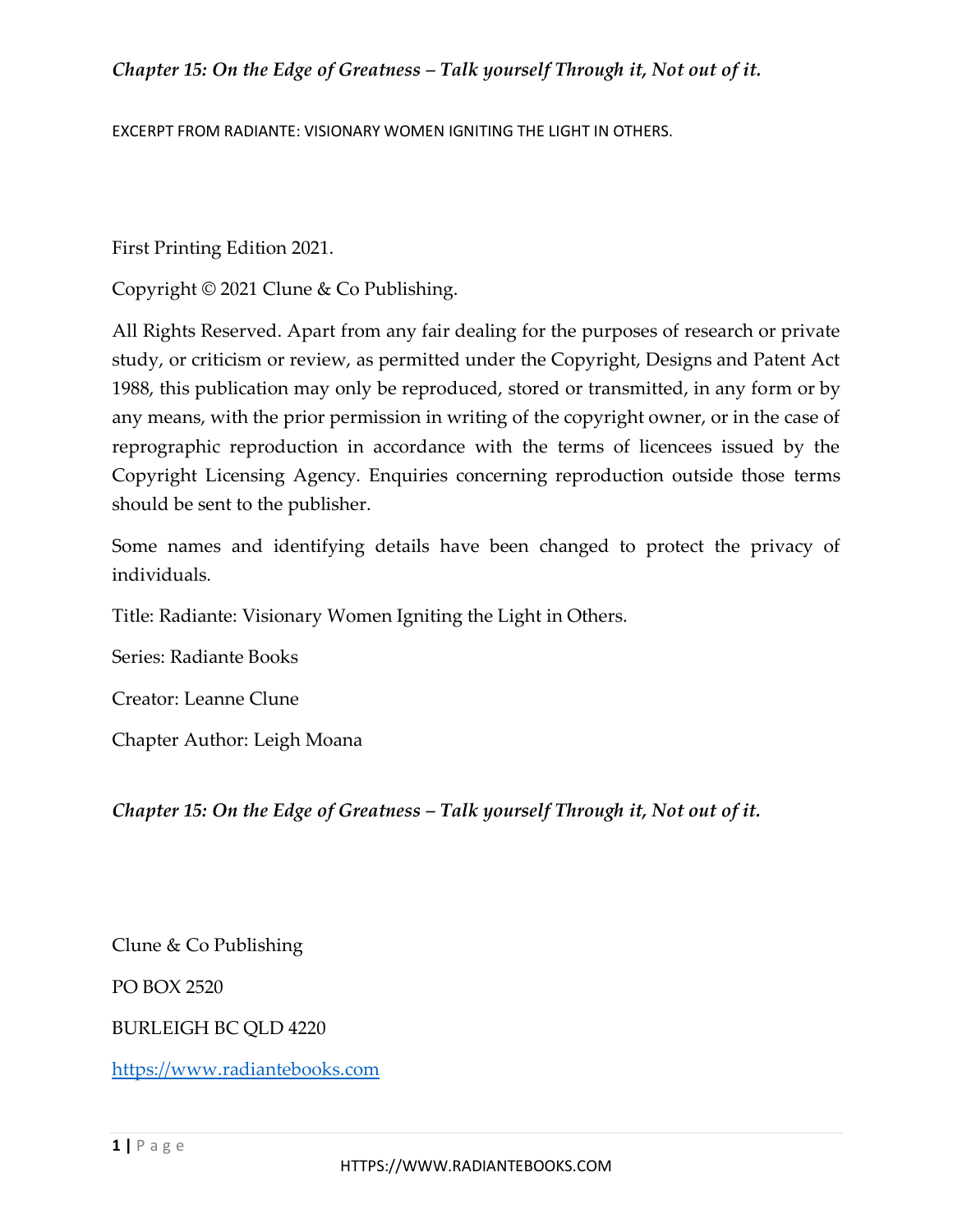EXCERPT FROM RADIANTE: VISIONARY WOMEN IGNITING THE LIGHT IN OTHERS.



# **ABOUT THE AUTHOR**

### **LEIGH MOANA**

Leigh Moana helps business owners take their sales to the next level. Working together with them to implement strategies that will double sales, increase profits, and ensure sustainable business growth.

Leigh is a Sales and Marketing professional with over 20 years' experience, she is very passionate about helping business owners succeed. Too many times she has seen businesses with a fantastic product or service fail, simply because they did not have the correct sales strategies in place. For this reason, Leigh developed her Successful Sales program to help business owners get out of their own way and put processes in place to catapult their sales.

Leigh has enjoyed building her success while raising two amazing children on her own for the past 14 years on the beautiful, sunny Gold Coast and wouldn't have it any other way!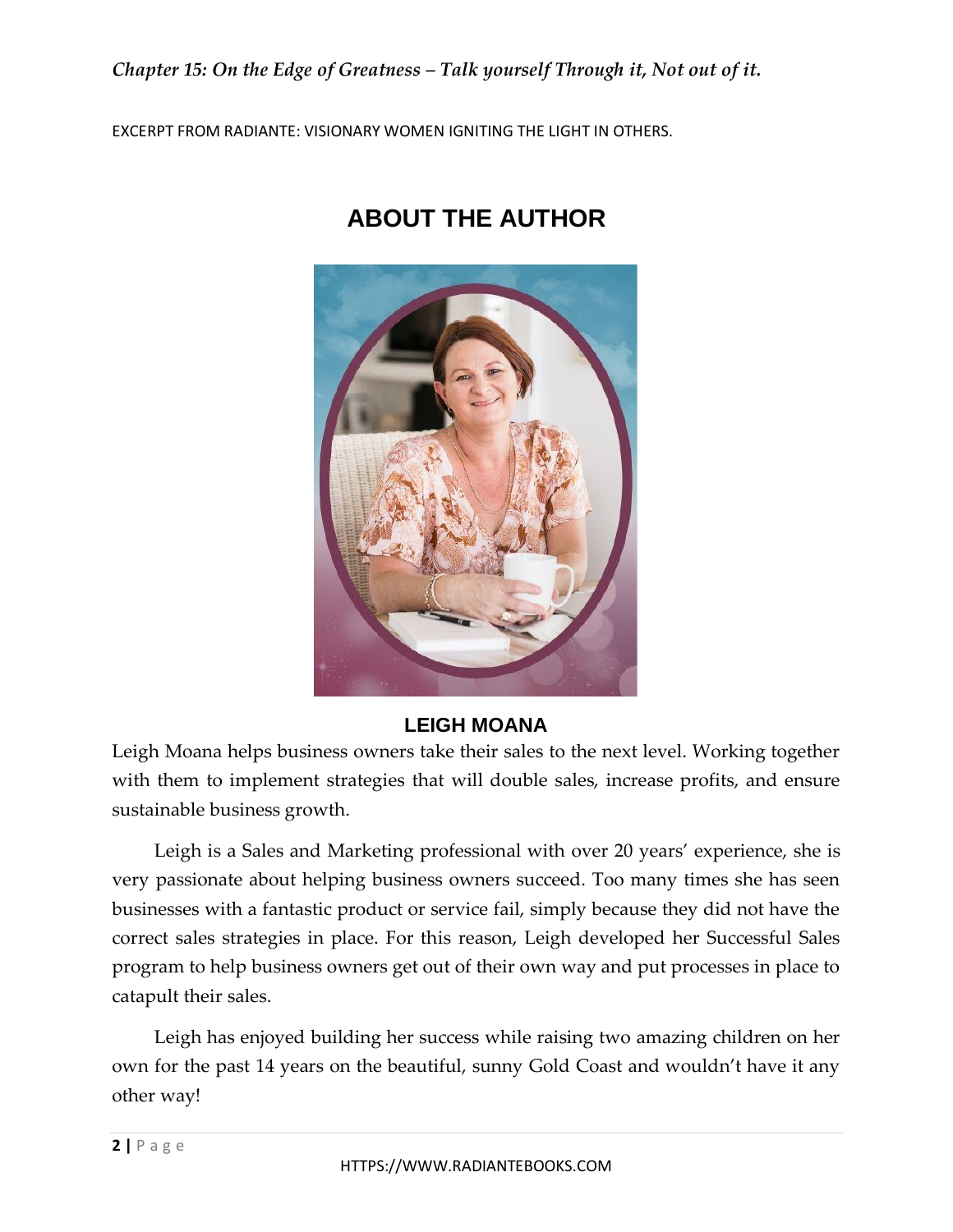EXCERPT FROM RADIANTE: VISIONARY WOMEN IGNITING THE LIGHT IN OTHERS.

Links:

Moana Marketing

Website: https:/[/www.moanamarketing.com.au](http://www.moanamarketing.com.au/)

Facebook:<https://www.facebook.com/MoanaMarketing>

Email: [info@moanamarketing.com.au](mailto:info@moanamarketing.com.au)

Scan this code for more information on the author

and any special offers!

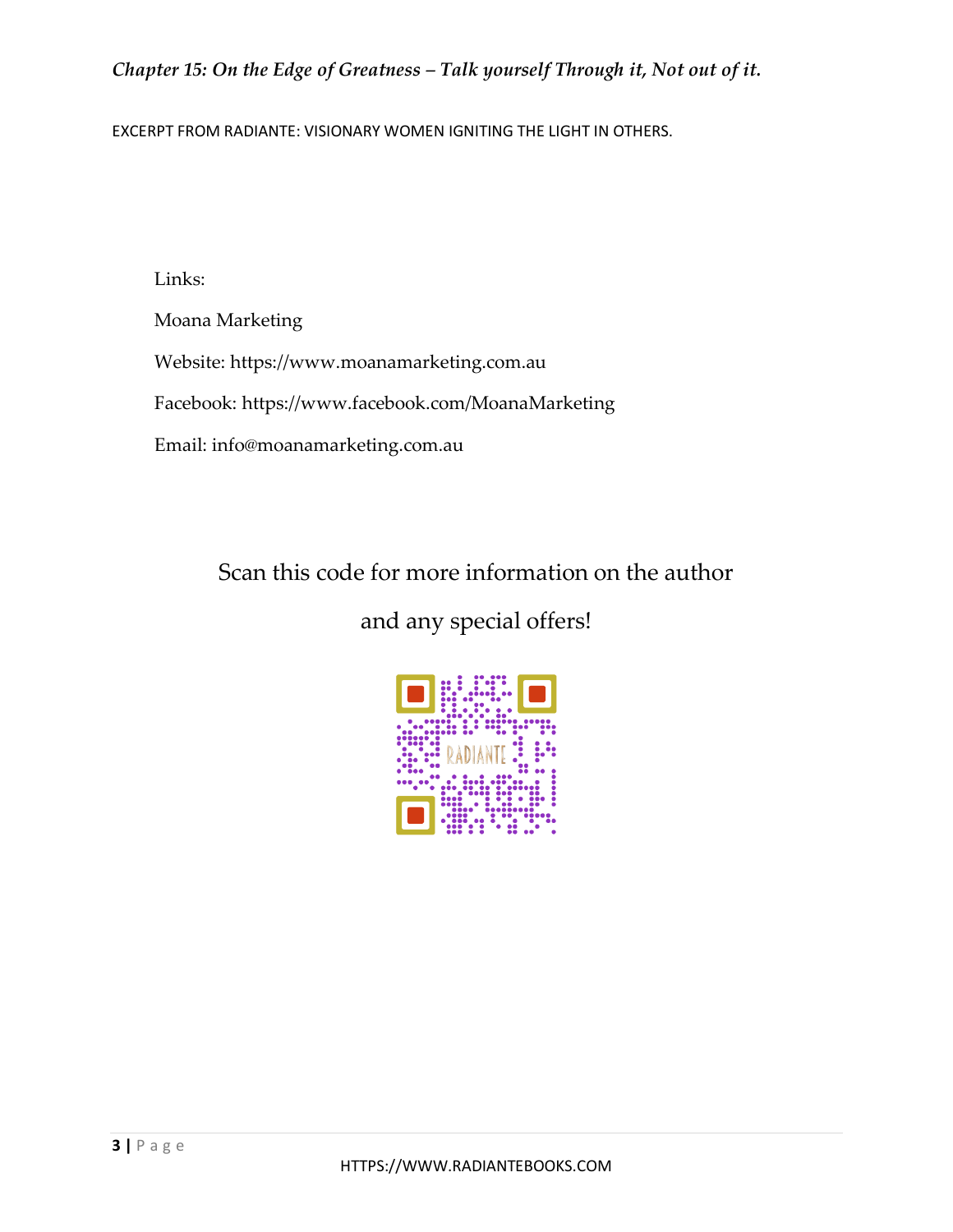EXCERPT FROM RADIANTE: VISIONARY WOMEN IGNITING THE LIGHT IN OTHERS.

15



## **On the Edge of Greatness – Talk Yourself Through it, Not Out of it.**

**Written By Leigh Moana**

y stomach flips and turns, my heart races, my palms sweat, my throat closes, and I feel like I'm going to vomit. This happens every time I hear my phone ring and see that dreaded name We stomach flips and turns, my heart<br>
This happens sweat, my throat closes, and I feel like I'm going to vomit.<br>
Come up on my screen. I feel like a naughty child who has been caught red-handed doing something wrong!

Life is too short to feel this way day in, day out, several times a day! No one should ever have the power to make you feel so intimidated and insignificant! There just has to be more to life than this.

It's times like this, when I experience that sick feeling in the pit of my stomach, that I know that something has to change!

I can quickly recall at least six times in my life when I have felt just like this… When I have known that something has to change. When I have had to make major, life-altering decisions.

They are the big decisions; they are the overwhelming decisions. More often than not they are the decisions we put in the "too hard basket." But these are also the decisions,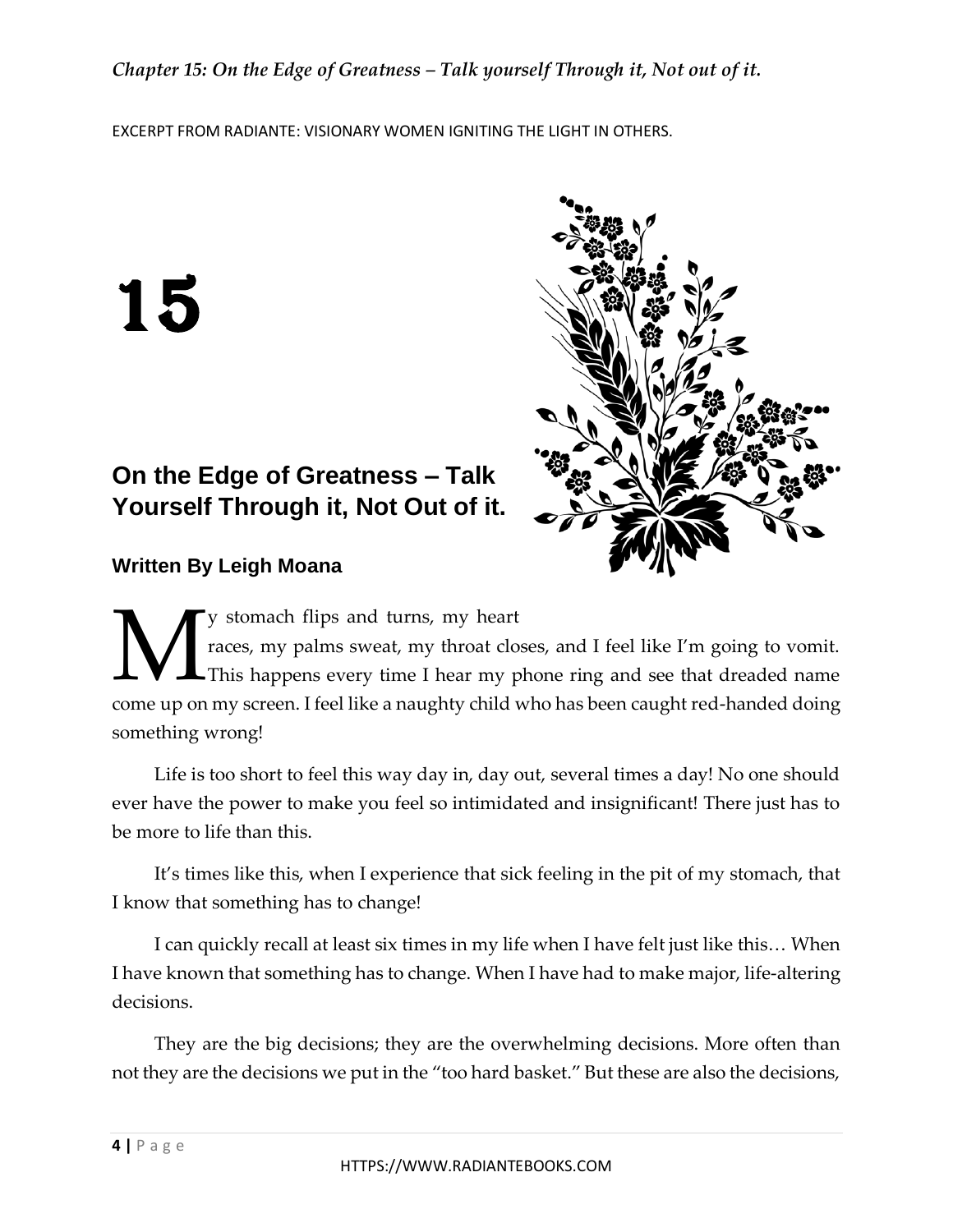EXCERPT FROM RADIANTE: VISIONARY WOMEN IGNITING THE LIGHT IN OTHERS.

when we finally make them, that lead us to greatness. They lead us to something bigger and better than we would have imagined for ourselves.

The first of these life-altering decisions I had to make (as an adult) was the decision to leave my husband. As a child, coming from a broken family, I had always promised myself that when I got married, it would be forever. I would fight tooth and nail to keep my marriage strong and intact. I would do whatever it took… until I couldn't... or should I say, shouldn't?!

At thirty-one years old, a six-month-old son and a two-year-old daughter in tow, I made the courageous and scary decision to leave my husband. Our situation was not ideal, and I was left with no choice. I had to leave, for my children, for me, for our future. It is amazing what a woman can do, what a mother can do, when she has to!

Two babies both in nappies, both waking several times a night each and both very enthusiastic little energizer bunnies that just kept going and going. I had to watch them constantly or goodness knows what they would get into! With little to no warning, I went from part-time worker, full-time wife to a single mother having to get full time employment, find somewhere new to live and having to move house.

There was no time for exhaustion; there was no time to feel sorry for myself. I had to put my head down, my bum up, and get on with it. I had to find a way to support my little family. Looking back now, I wonder how I even managed to do it.

Strangely enough, this is where my amazing journey into the world of sales really began.

Being forced into making this life-altering decision also forced me to find my true calling in my professional life. Previously, I had dabbled in several industries. I had worked in the hospitality industry, the tourism industry, sales and administration. Now was the time to step up and combine it all. To be the best salesperson I could be. I had no choice. I had to succeed to support my family.

Some of the most rewarding incentives behind a career in sales are the bonus structures and rewards that come with being really good at your job. I worked super hard at building amazing relationships and earning trust and respect within my industry. I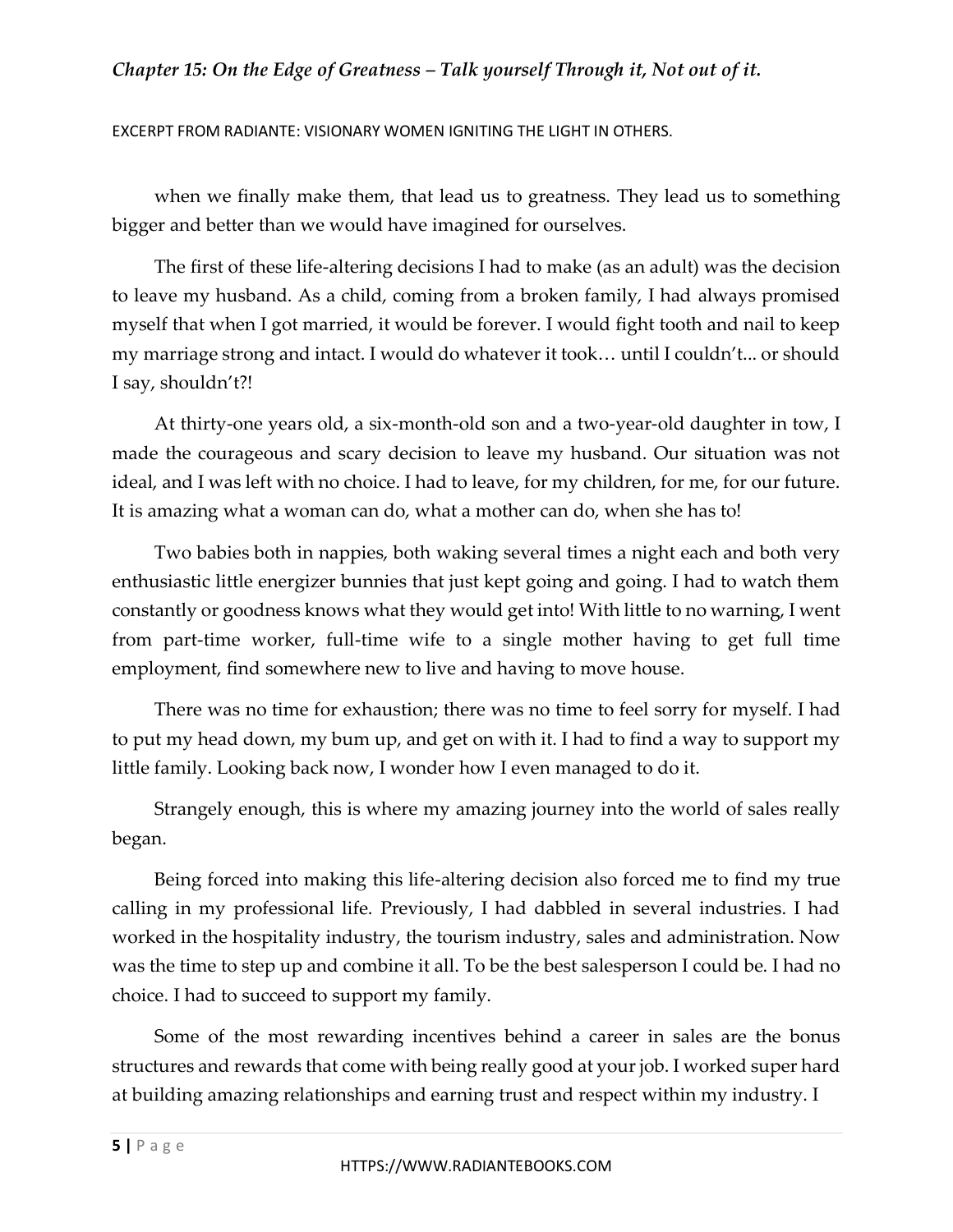EXCERPT FROM RADIANTE: VISIONARY WOMEN IGNITING THE LIGHT IN OTHERS.

built a strong foundation that led to a very rewarding sales career, where targets were met, and rewards were plenty.

I'll never forget the day I went to the bank to set up a new account for my savings. This lovely lady at the counter asked me why I was opening a new account. When I explained to her that I was moving house, she asked if I was renting or buying. I laughed a little and said, "Renting, of course. I could never afford to buy. I'm a single mother with two children."

All she said to me was, "You don't know if you don't ask. Would you like me to set up an appointment for you with the lending manager?"

"Why not?" I replied. "it can't hurt to ask." Wow!! Talk about your famous last words.. As it turns out, a single mother with two children can buy a house.

Another amazing turning point in my life! Had I dismissed what the lady behind the counter was saying, had I made up my own mind that no one would ever lend me money, I would never have purchased my first home. It just goes to show that sometimes we need to be a little more open minded and a little more open to having conversations. You truly never know just where those conversations could take you.

Less than two years after leaving my husband I was successfully raising two babies (thank you daycare!!), enjoying an incredibly successful career, purchasing a car, purchasing my first home, and building a strong network of colleagues and connections, serving on committees and loving life!

The pressures were high, deadlines and targets were the norm, time was limited, yet I was absolutely thriving. I was in my zone! Loving life, loving my kids and really enjoying my success.

BOOM!!! In comes bombshell number two! Don't get too comfortable, Leigh! What are you thinking? That you'll stay this happy always? Time to rock that steady boat of yours.

Enter the stomach turns and flips, the racing heart, sweaty palms, closed throat… you know how it goes :)!!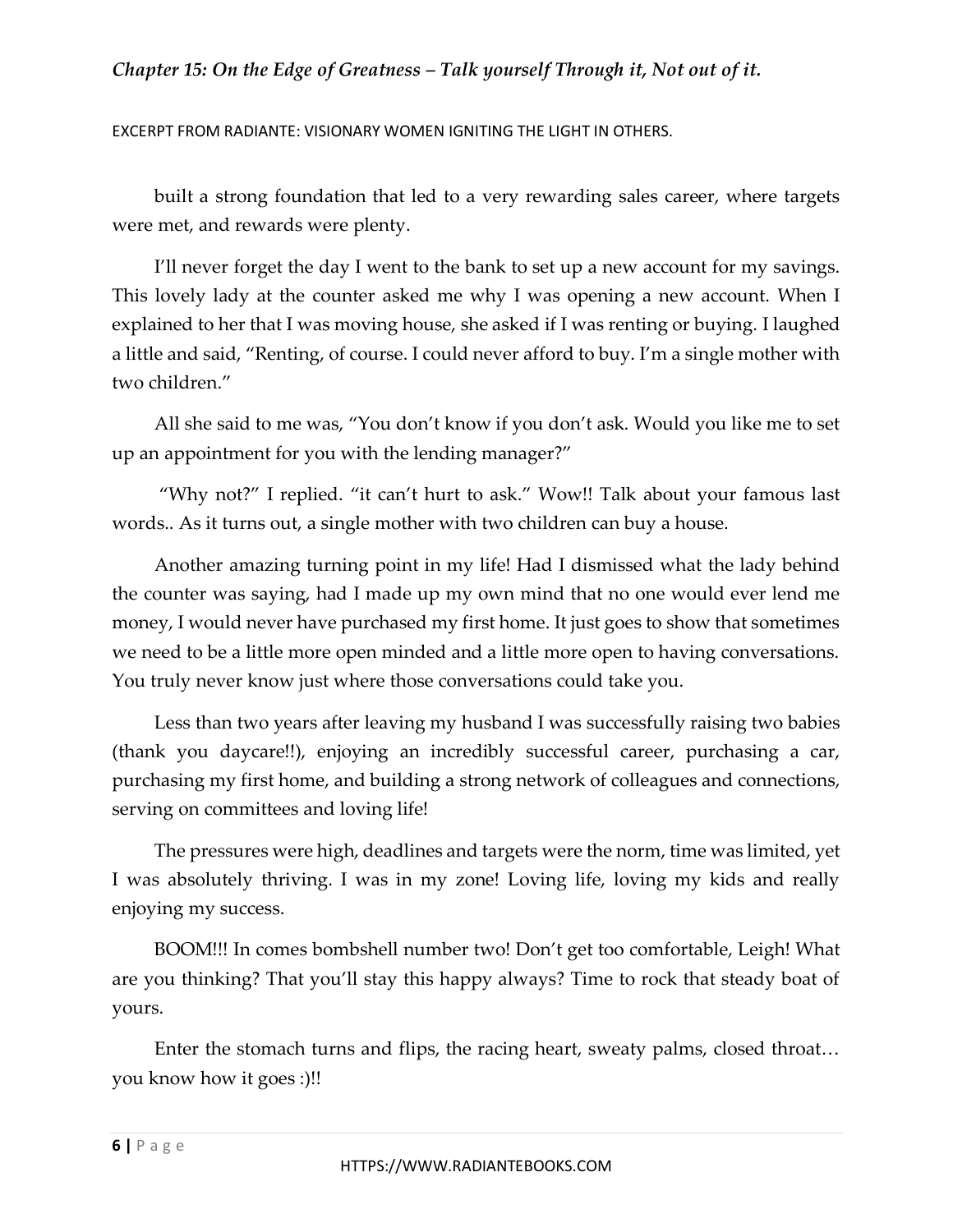EXCERPT FROM RADIANTE: VISIONARY WOMEN IGNITING THE LIGHT IN OTHERS.

Without going into detail on how my steady boat was rocked...what I will say is that you must respect yourself, believe in yourself, and most importantly, stand up for yourself. Unfortunately, I was put in a position where my "baby" (my job) was being taken from me, and I was no longer supported, valued, or even respected.

I had been in this job (that I absolutely loved) for over five years. It was steady, it helped me support my family, keep a roof over our heads, food on the table, pay the bills... when it's only you, that is a lot of pressure. But this was a great job, great pay, I worked hard for it, I earned it, and in turn it ensured we enjoyed a great lifestyle. My plan was to stay in this job forever. I really loved what I was doing.

Now, I was in the position… again… where I had to make another of those lifealtering decisions. I had to make the decision to leave my job, my security. I had to stand up for myself.

It might make you feel sick to your stomach to do it, but that is when you know it's right. That is when you know you're about to step over the threshold to something even better. Stay strong and believe in yourself.

I could have lost my home, I may have struggled to find work, I may not have been able to afford childcare… there were so many fears that could have held me back. Yet I made the decision. It was time to move on. No sooner had I made the decision and the next opportunity came knocking on my door. I didn't even have to look for it.

Surprisingly enough, another conversation that would lead to the next major decision in my life. I had made the decision that something had to change. I had made the decision to leave, then from nowhere, one random conversation, and along came the next opportunity.

How long could I have stayed in my place of fear and not found my opportunity or missed my opportunity altogether? How long have you stayed in a place of fear? Are you still in a place of fear? Make the decision! You don't have to act on it straight away but make the decision. Start looking. You'll be surprised at what pops up when you make that big decision and find yourself open to the world of possibilities around you.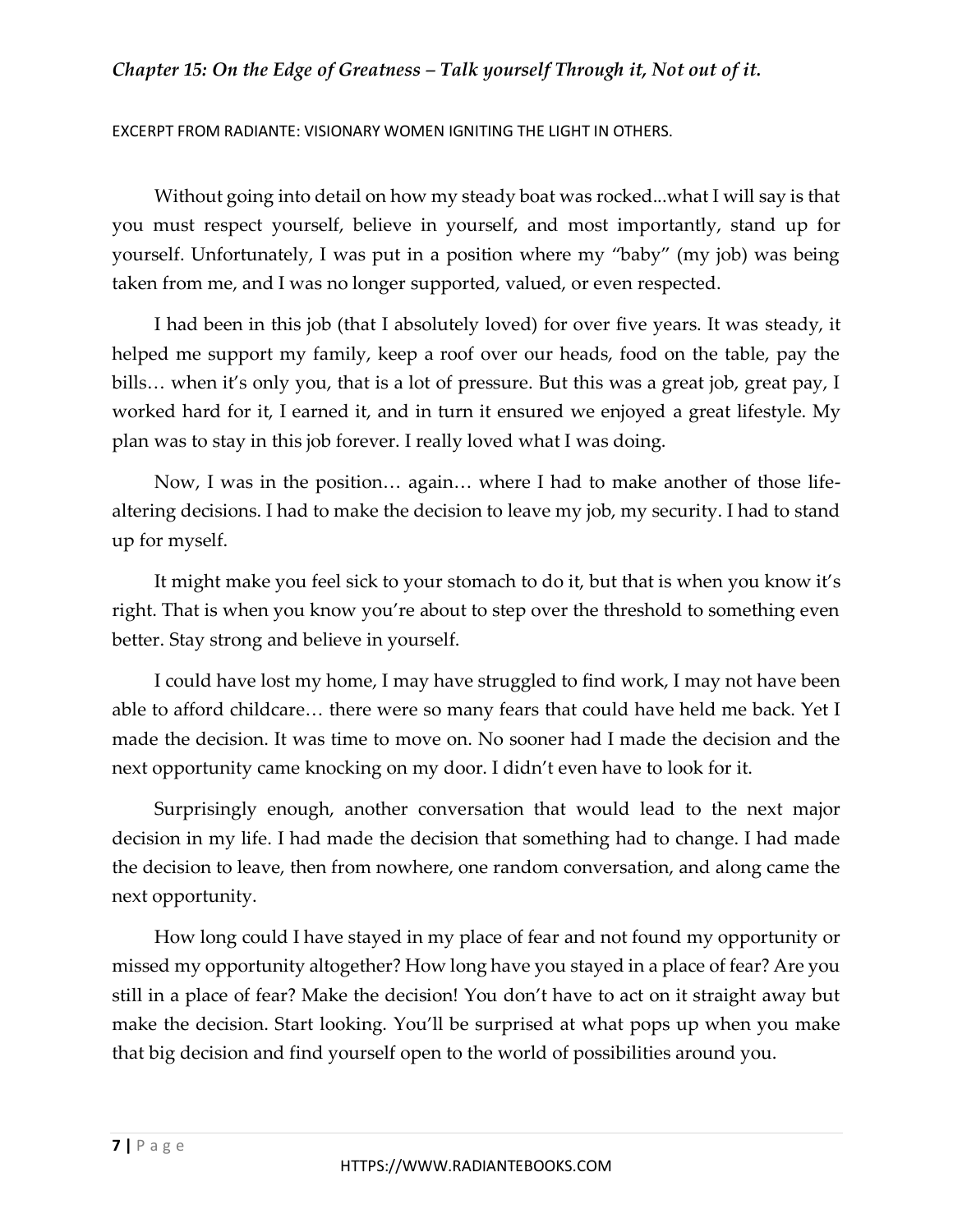EXCERPT FROM RADIANTE: VISIONARY WOMEN IGNITING THE LIGHT IN OTHERS.

The next few years went by, I was still in a high paying, rewarding, high-pressure job, same role (just different company), same industry. I was still in all the same social circles, kicking goals, supporting my kids, and enjoying life… until I wasn't.

This time, on top of the stomach flips and turns, racing heart, sweaty palms, closed throat, sick feeling… I also suffered a work injury.

Ok. This time the universe was telling me something REALLY had to change.

BUT this time was even scarier than before. This time there were no more opportunities (or none that I wanted) in my current industry. This time I was older, and I had more to lose. This time, this decision would uproot my whole little family and life as we knew it.

I was putting the decision off. It was too big, too overwhelming, too much was going to have to change. I just couldn't seem to face it, so I chose to ignore it.

One conversation with one amazing person changed my whole perception (or should I say misperception) on just how big this decision would be.

Instead of looking at the end-goal, at all the things that would have to happen, we just talked. It was one simple conversation, one which you can also have with yourself. All you have to do is stop, take a deep breath, and break it down.

Ask yourself, what is the first thing that would need to happen? Can you do it? If no, why not? What is holding you back? What would you need to do to change the no to a yes? Do you need help? Is it something you can do yourself?

Break it down to one manageable step at a time. Keep drilling down until all your no's become yeses, until you have a clear picture of what needs to be done, and how it needs to happen. Set an action plan, then start implementing it, one step at a time. Once you have a plan, the steps to achieve it, the overwhelm disappears and you find yourself in a state of "doing" rather than in a state of desperation and confusion.

Upon making this life-altering decision, to leave my high-paying, stable job that supported my little family, I found myself having to rent out my home, put my belongings into storage and I went home to my mummy! At thirty-eight years old, two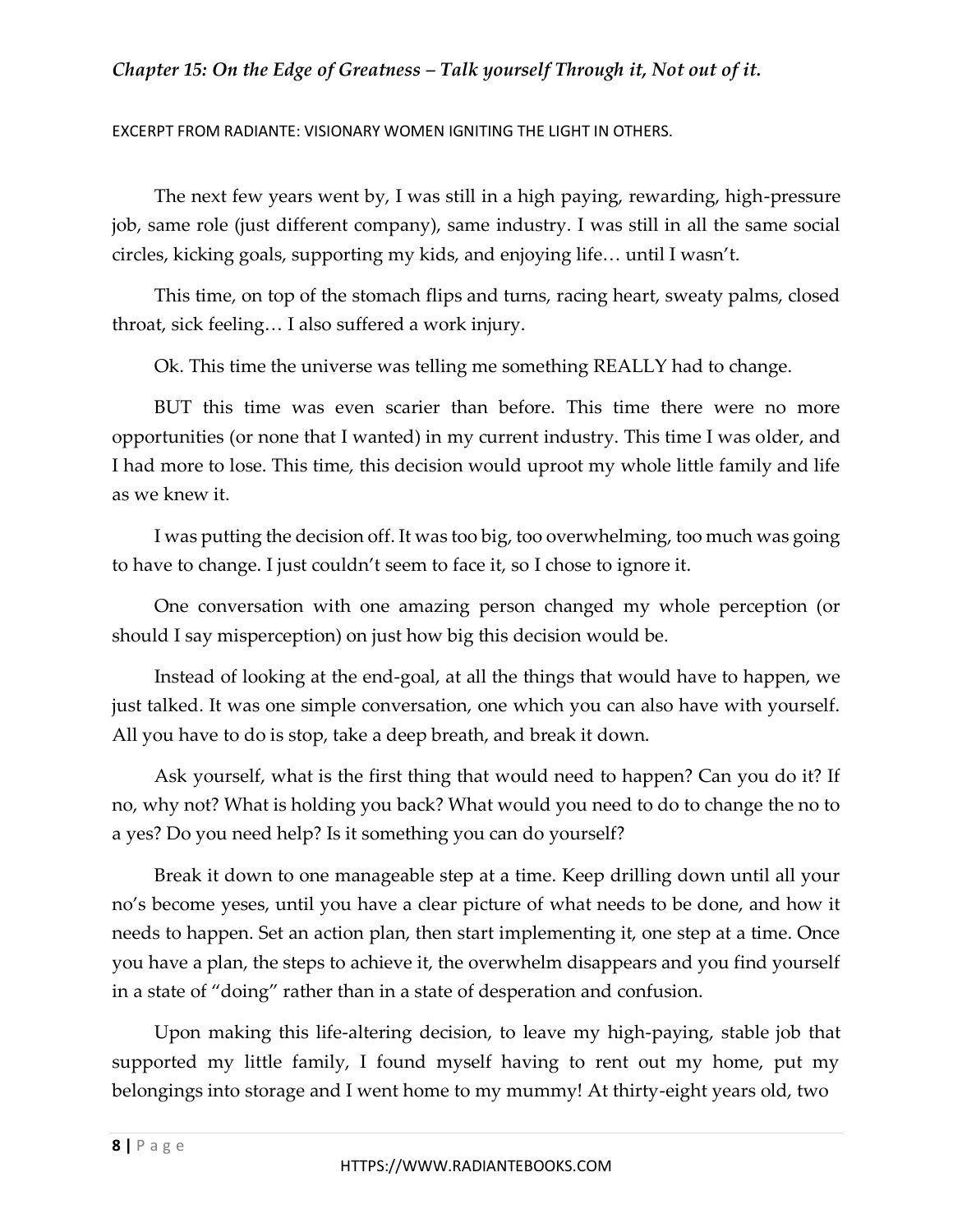EXCERPT FROM RADIANTE: VISIONARY WOMEN IGNITING THE LIGHT IN OTHERS.

children (aged eight and ten) and I moved back home to my mum's house, out in the country, where I could recover, recoup, and figure out what was next.

I was incredibly lucky to have such a wonderful support system to allow me to regroup like that. I will be forever grateful to my mother and her husband for helping me through one of the most difficult times of my life. Their support allowed me the time to really focus on me, my kids, and what I was going to do next. To relax, with no deadlines, targets, events, and the general pressures that life has to offer.

After the dust settled from the move, I remember sitting with my mum one evening and asking her, "What am I going to do now?" Everything I ever knew felt lost on me. I honestly did not know what I wanted to do, what industry I wanted to work in, where I would go from here.

I looked into her eyes. I was genuinely lost, confused, unsure… "What am I going to do?"

The next words out of my mother's mouth changed my world… again!! "Start your own business! You've always wanted to do it. I know you can do it. So, do it. Start your own business."

As I write this chapter, that conversation with my mother was seven years ago and I have never looked back.

I was still recovering from my injury, so I decided to use that valuable time to plan my new business venture. I was lucky enough to be accepted into the NEIS program (New Enterprise Incentive Scheme) through the government which gave me the opportunity to plan my business while I recovered. The NEIS program allowed me the time and guidance to build a comprehensive business plan that would serve as the starting block to my business, Moana Marketing.

Drawing from my past employment, I had developed many skills along the way. Sales was by far one of my strongest skills.

I worked with one company that made wonderful, low preservative wines where you could place your own, customized labels on the wine you purchased. The concept was unique and different. It was brought over here from Canada; however,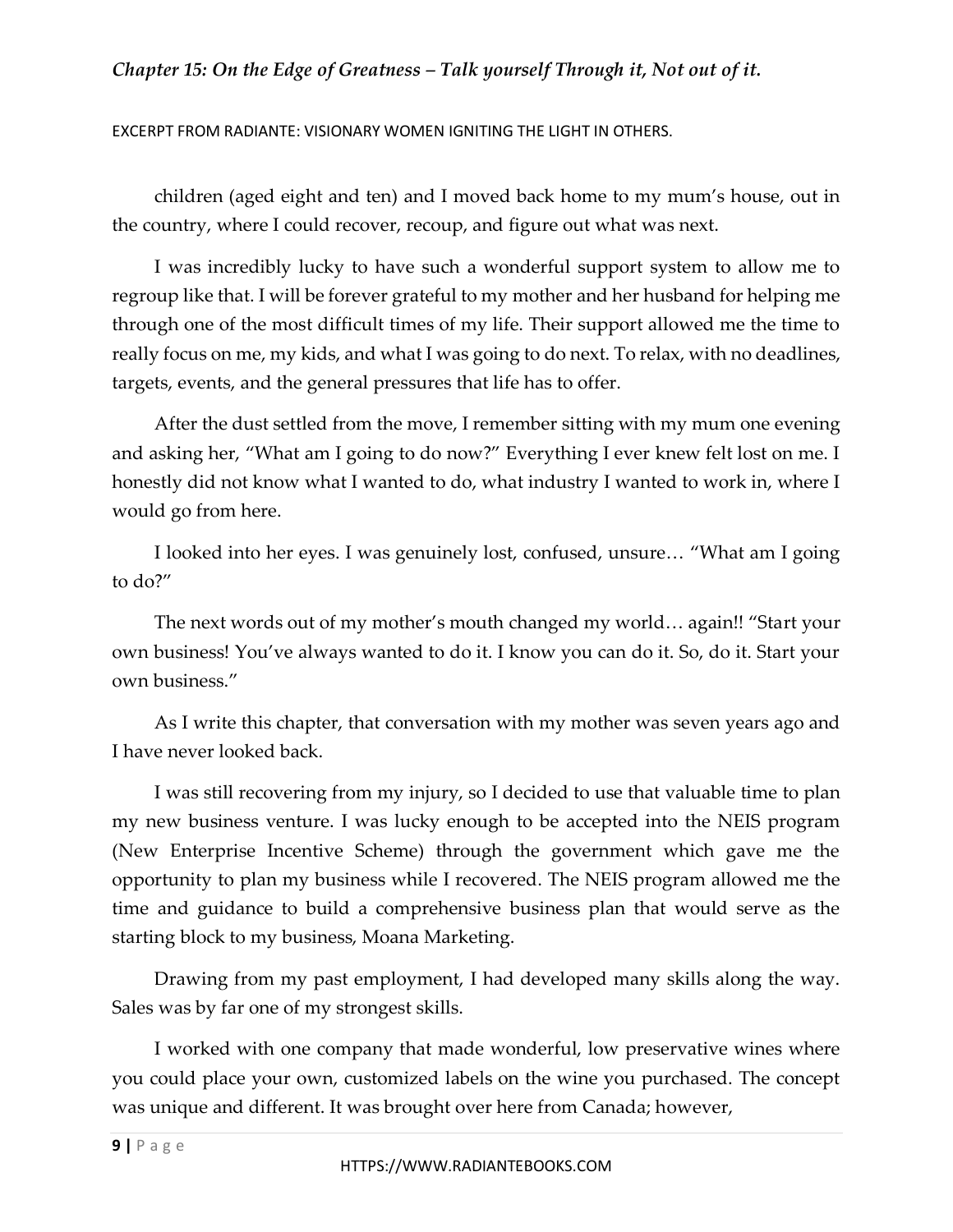EXCERPT FROM RADIANTE: VISIONARY WOMEN IGNITING THE LIGHT IN OTHERS.

unfortunately, it was not working in Australia, not the way they envisioned it. When I took on the sales and marketing role, I completely changed the way the wines were purchased, the market we were targeting, and how we were selling. I became known as the networking queen. Sales increased dramatically, and the owners were able to sell their business for a lovely profit when they were ready to return to Canada, rather than having to shut up shop at a massive loss.

I worked for a tourism company that was experiencing difficult times and found themselves in \$1M debt. I was asked to stay on as the Sales Manager (later to be promoted to General Manager) and was able to take that business from \$1M in debt to back in the red within two years. I introduced new, affordable options for smaller businesses, increased sales and got us out of trouble and to a point of making a very lucrative profit.

With my past roles in tourism, sales, management, administration and events, plus taking on a lot of self-learning projects, I taught myself to build databases and build websites. I completed social media courses, developed sales training manuals, operations manuals, and implemented systems within several business over the years. These skills that I developed would build the framework for a very successful business.

After working in the tourism industry for such a long time, primarily working with small business owners as clients, I recognized a real need for marketing assistance within the industry. Business owners knew what they needed to do; they simply didn't have time to do it all. I would create a business to assist small business owners for as many or little hours as they needed per week/month, whatever they required. Most small business owners could not afford to hire a full- time marketer, so I would offer them the opportunity to utilize my skills and knowledge for a set amount of hours per week/month, to achieve the tasks they did not have time to do.

It was a fantastic and welcome service that got my business off to a wonderful start. Over time, business owners' needs changed, so the services I offered changed. I was able to adapt my business to the industry and trends. Being self-employed has given me the freedom and ability to adapt as needed. It has also given me the opportunity to be there for my children in a way that I will be forever grateful for. I am able to attend all their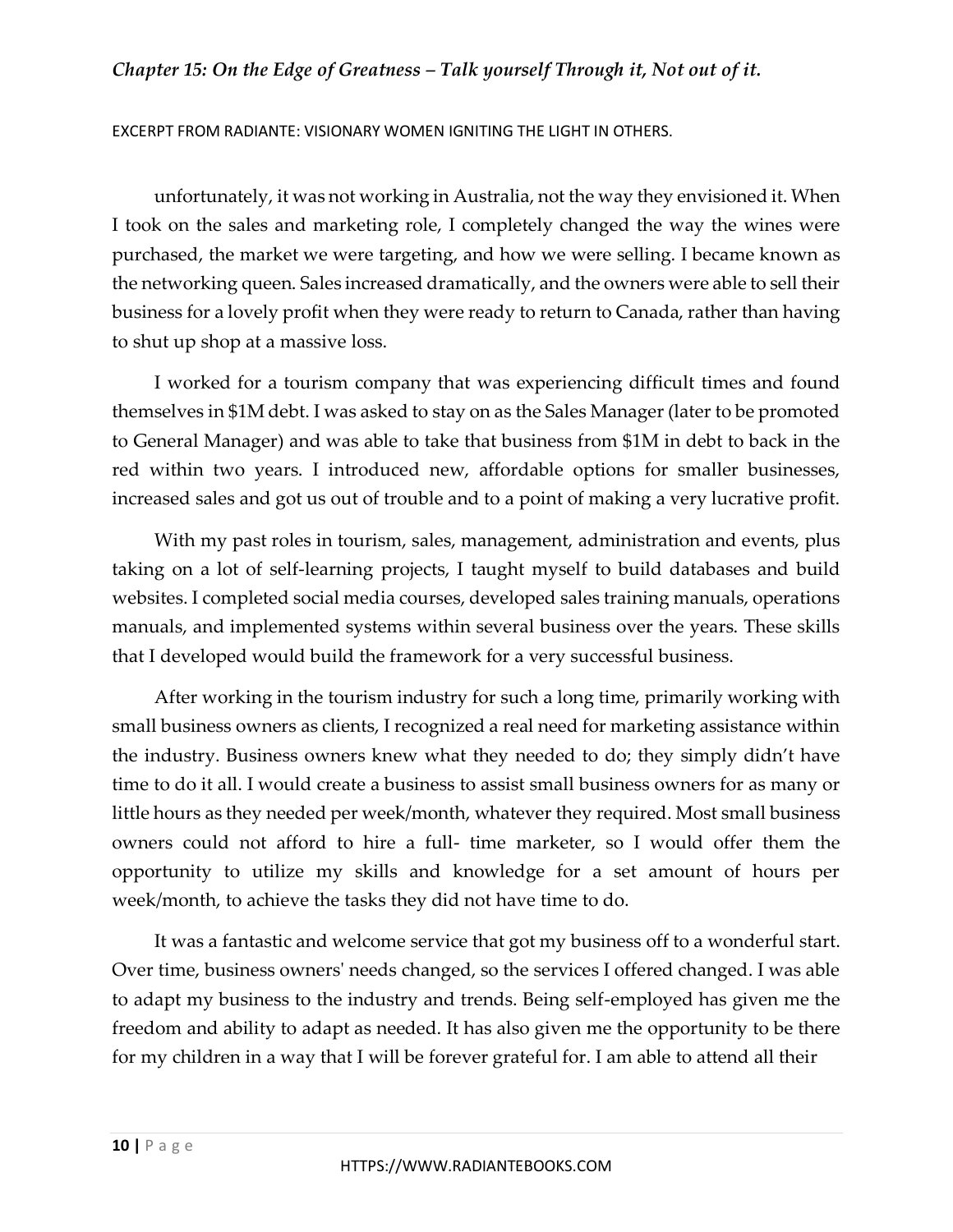EXCERPT FROM RADIANTE: VISIONARY WOMEN IGNITING THE LIGHT IN OTHERS.

extracurricular activities, to get them to their sport training, to get them to their sporting events, to be there when they get home from school.

Over the last seven years, my business has evolved and changed and grown in many substantial ways. It has been an amazing journey that has forged many incredible relationships and opened up so many opportunities.

I have worked with start-ups and helped them create sales processes and systems that we've implemented together and enjoyed great successes. I have built social media and email marketing campaigns for clients to help increase awareness and build customer loyalty. I even started hosting half day workshops teaching small business owners the basics of Facebook, Instagram, LinkedIn, and Mailchimp for business, so they could do it for themselves.

I've worked with corporate clients all around Australia helping them with their events and I have one client I've been working with for seven years now, managing their social media campaigns, email marketing campaigns, and SMS campaigns. I attend their event each year to get action photos and videos for the following year of marketing. It has been an amazing journey so far!

All these skills I have developed over the years have helped me to produce an amazing sales training program that I designed based on my vast experience from working in the sales industry for so many years.

When I asked myself the question, what is it that I am really passionate about (besides my children of course), what is that one thing I talk about that really makes me smile, that when I'm doing it, I just shine, that I'm super excited to talk about, that I could talk about for hours… It always comes back to sales!

I absolutely love to sell! I get so animated and excited when I talk about sales. I love to think outside the square, to develop new strategies, to build amazing relationships. So, I developed an incredible program which teaches everything I love to do. I work closely with my clients to help them identify where their sales may be struggling, to implement new strategies to increase their sales, and to put systems in place to ensure continued growth into the future.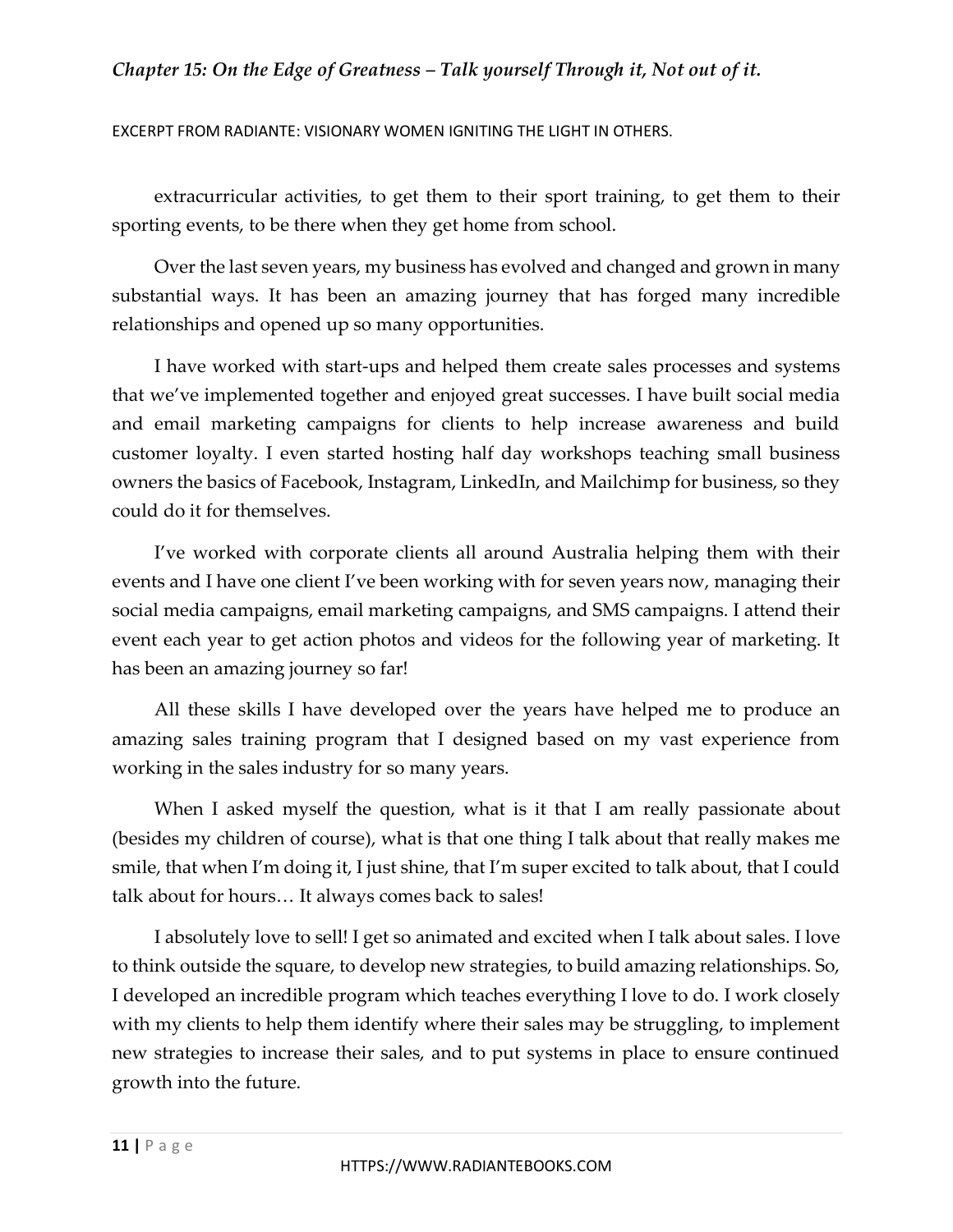EXCERPT FROM RADIANTE: VISIONARY WOMEN IGNITING THE LIGHT IN OTHERS.

I sit on the board of The Cambodian Kids Foundation, which is a charity very close to my heart. After participating in a volunteer trip to Cambodia with the foundation in December 2019, I just knew that I had to stay involved with the Foundation. I had to help. I decided I would take my children over with me the next time, so they could see just how lucky they were.

I began fundraising, first by taking on a 10km running challenge (never having been a runner in my life!! ever!!!). I then took on my first ever triathlon (which I completed four days after turning forty-five). I am currently training for my first (and probably last) half marathon.

Unfortunately, we can't travel right now, but I am saving and fundraising for the trip in preparation for when we can travel again! The foundation has suffered a great loss in financial assistance with all volunteer trips not running for over eighteen months so far, so we are desperate to find new ways to raise money. It is a project I am very passionate about and as my business succeeds, the foundation will benefit more and more.

In my personal life, I moved home (more than four years ago now). I am raising two amazing teenagers and life is fantastic. There have been a couple more stomach flips and turns along the way, but I know what they mean. I make the decision quickly and I move on.

I know with everything in me that all will be ok. I know it will work out. I know it will lead to something bigger and better.

My name is Leigh Moana. I am a Sales and Marketing Strategist, Coach and Trainer. I am a single mother of two amazing children. I am passionate about helping business owners increase their sales and improve their processes to help them secure a solid and sustainable future for their business.

I believe in being authentic and true, in coming from a place of service and with a genuine desire to help.

My Successful Sales program has been developed to help business owners achieve the sales they desire.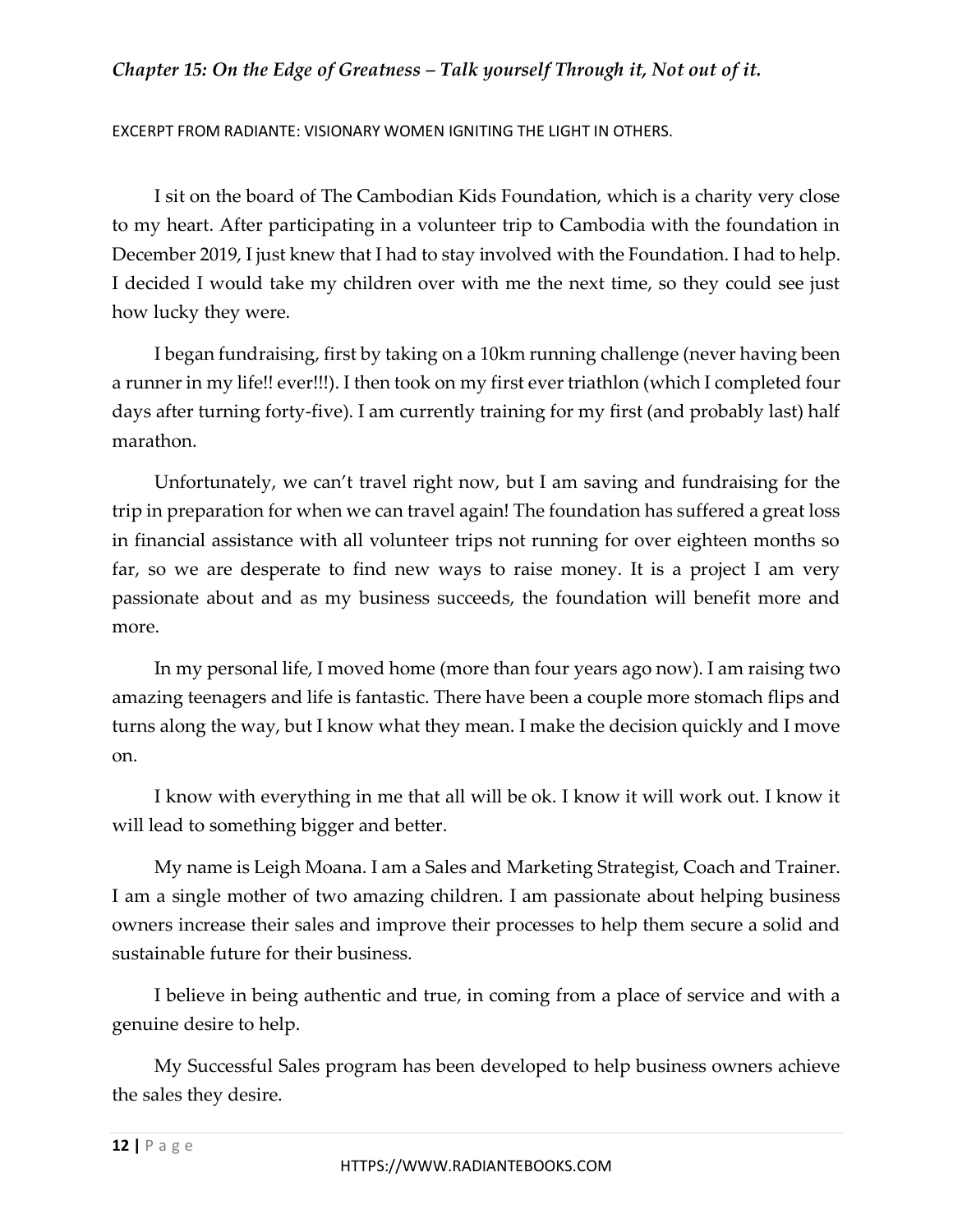EXCERPT FROM RADIANTE: VISIONARY WOMEN IGNITING THE LIGHT IN OTHERS.

I'm in my happy place when I show a business owner solutions or strategies they may not have thought of yet to increase their sales and improve their business. When I see that spark in their eyes, that "aha" moment on their face, that excitement they experience when they know they're on a winner...then I'm a very happy lady.

My mission in life is to help as many business owners as I can to improve their sales. To provide a happy, stable life for my children where they feel loved, safe and secure to be anything they want to be. To leave behind a legacy of being someone honest, true, hard-working and loving.

If this chapter inspires just one person to make that life-altering decision they have been putting off, to take their life back into their own hands, to trust in the process and believe that everything will be ok—if it empowers just one person to make that big decision, to take themselves out of that place of fear and move forward—then I have served my purpose for participating in this book and I will be absolutely thrilled!

You can achieve anything you set your mind to.

Make the decision and set your intention…. Be kind, caring and honest with yourself… and enjoy the journey. xx